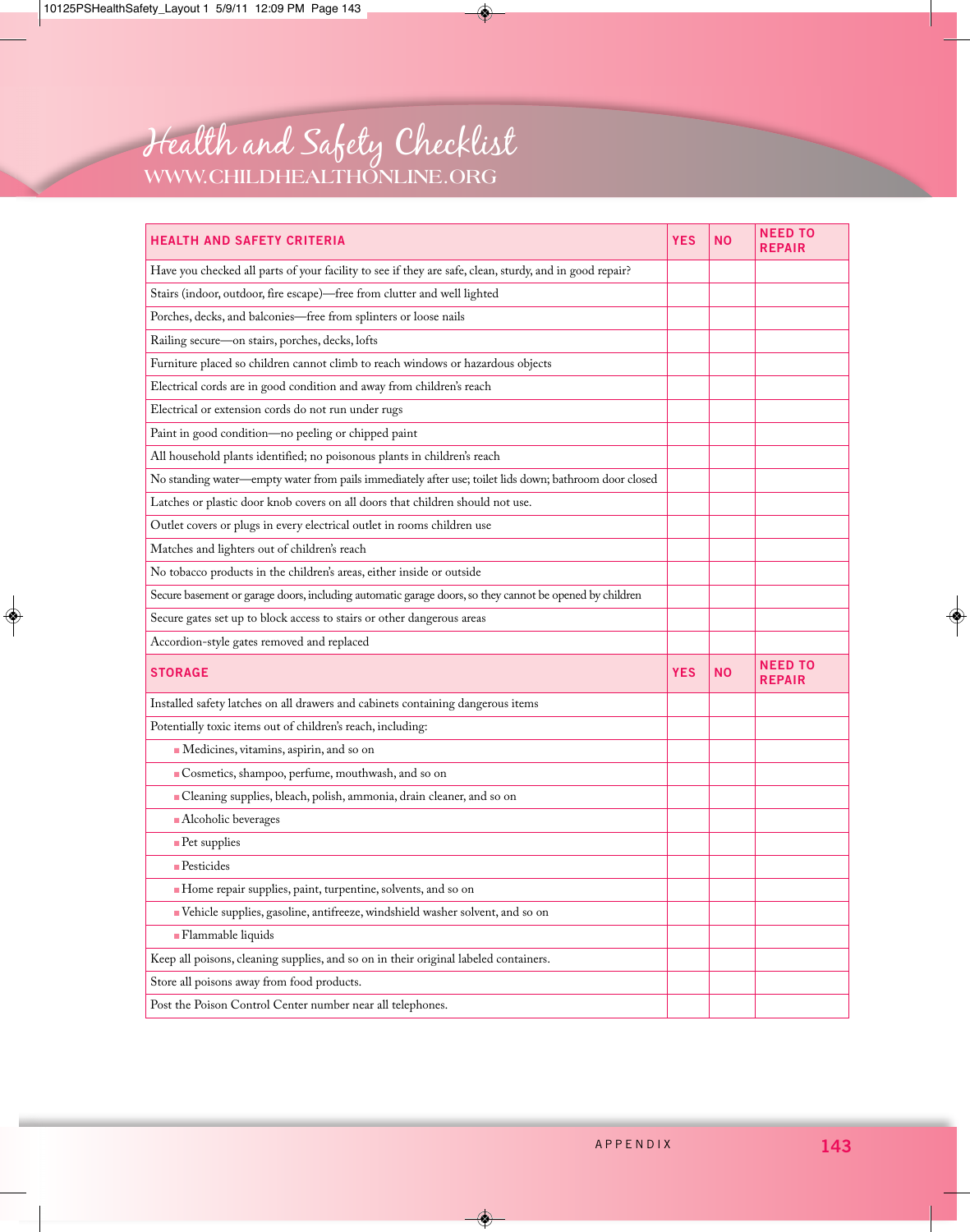

## Health and Safety Checklist (cont'd.) **WWW.CHILDHEALTHONLINE.ORG**

| <b>PREVENTING BURNS</b>                                                                                                    | YES        | <b>NO</b> | <b>NEED TO</b><br><b>REPAIR</b> |
|----------------------------------------------------------------------------------------------------------------------------|------------|-----------|---------------------------------|
| Keep all hot items out of children's reach, including:                                                                     |            |           |                                 |
| ■ On stoves placed on rear burner; turn handle toward back of stove                                                        |            |           |                                 |
| Crock pot, electric fry pan, coffee maker                                                                                  |            |           |                                 |
| Hot beverages, such as coffee or tea                                                                                       |            |           |                                 |
| Tap water is 120° F or cooler                                                                                              |            |           |                                 |
| Always test water with hand or bath thermometer before placing a child in tub or washing child's hands.                    |            |           |                                 |
| Prevent children's access to space heaters.                                                                                |            |           |                                 |
| <b>OBJECTS OUT OF REACH</b>                                                                                                | <b>YES</b> | <b>NO</b> | <b>NEED TO</b><br><b>REPAIR</b> |
| Sharp objects out of reach-knives, scissors                                                                                |            |           |                                 |
| No latex balloons                                                                                                          |            |           |                                 |
| All plastic bags out of reach—trash bags, dry cleaner bags, grocery bags, zipper-type bags, and so on                      |            |           |                                 |
| Check toys regularly for breakage or potential hazards, such as:                                                           |            |           |                                 |
| Avoid marbles, small balls, items that fit within choking tube                                                             |            |           |                                 |
| Stuffed animals securely stitched; no small eyes to remove                                                                 |            |           |                                 |
| Rattles with removable parts                                                                                               |            |           |                                 |
| Squeeze toys with removable "squeeze"                                                                                      |            |           |                                 |
| ■ Toys with cords or strings                                                                                               |            |           |                                 |
| In bathroom, remove all objects that could cause electrical shock, such as:                                                |            |           |                                 |
| Hair dryer, electric curler, curling iron                                                                                  |            |           |                                 |
| Electric razor, radio, space heater                                                                                        |            |           |                                 |
| <b>OUTDOOR PLAY AREA</b>                                                                                                   | <b>YES</b> | <b>NO</b> | <b>NEED TO</b><br><b>REPAIR</b> |
| Play area free of hazards, such as:                                                                                        |            |           |                                 |
| Machines, power mowers, tools                                                                                              |            |           |                                 |
| Unused refrigerators, chests, boxes                                                                                        |            |           |                                 |
| Tree roots and other tripping hazards                                                                                      |            |           |                                 |
| Glass, trash, debris                                                                                                       |            |           |                                 |
| Empty all water containers immediately after use.                                                                          |            |           |                                 |
| Play area fenced or barricaded, especially if near a busy street, water source, or trash dump                              |            |           |                                 |
| Play equipment spaced at least six feet from other equipment, vehicles, buildings, fences, walkways,<br>trees, large rocks |            |           |                                 |
| Have impact-absorbent surface under and at least 6 feet from all edges of play equipment (follow<br>CPSC Standards)        |            |           |                                 |